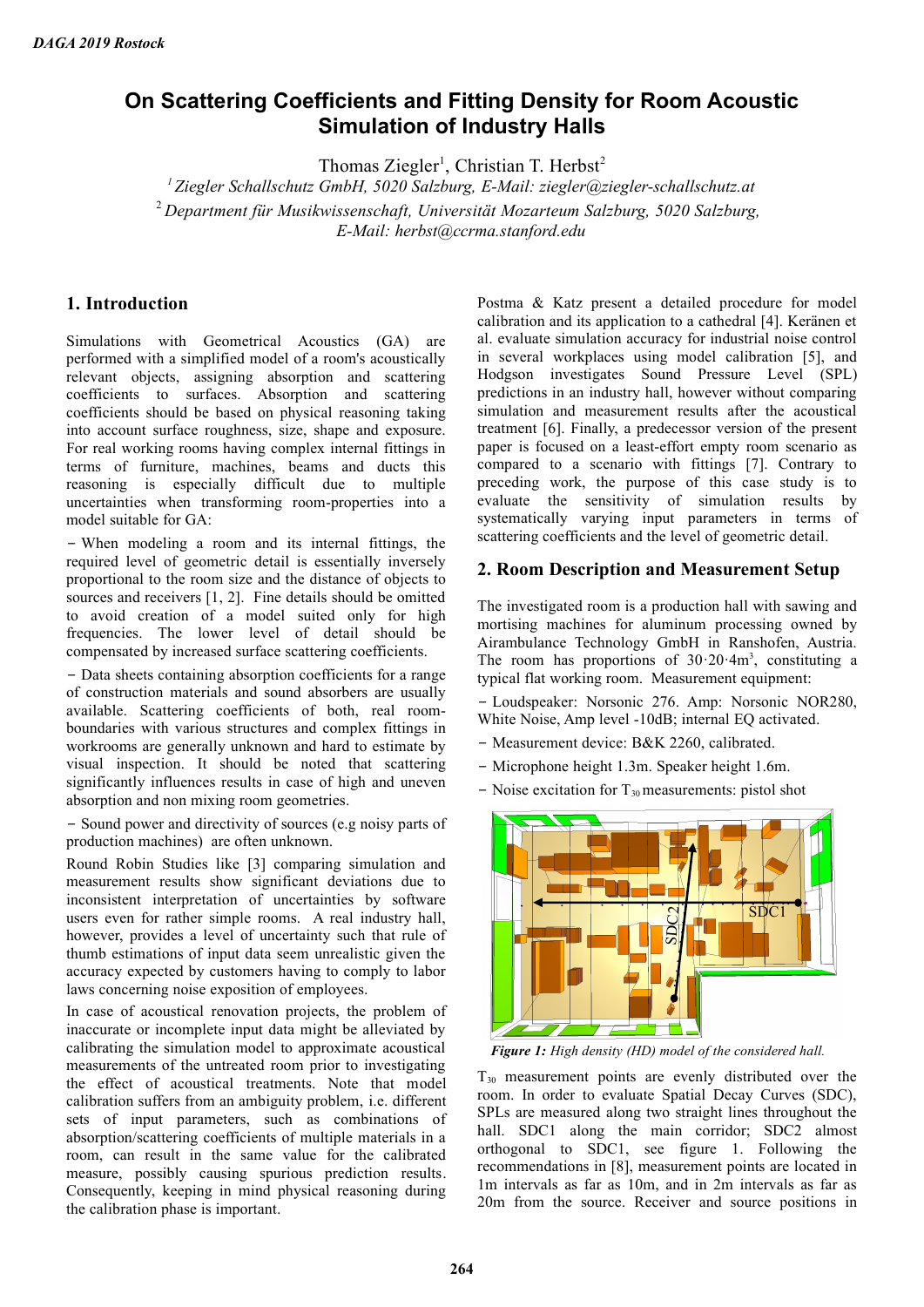measurement and simulation are identical for all measures.

In order to avoid the directional characteristics of the dodecahedron source at 2kHz and 4kHz octave bands, the speaker has been turned several times to measure average SPL in the near field of the source.

The acoustical treatment consists of melamine foam absorber panels glued on the ceiling and walls. A total of  $408m<sup>2</sup>$  have been mounted,  $350m<sup>2</sup>$  with a format of  $100.50.5cm<sup>3</sup>$  on the ceiling and walls and  $58m<sup>2</sup>$  sized  $100 \cdot 50 \cdot 7$ cm<sup>3</sup> on walls.

## **3. Research Question and Simulation Scenarios**

For typical working rooms as considered in this paper high uncertainties will result in GA users showing high variation in setting scattering coefficients and fitting density. Thus we are interested in the sensitivity of GA results in case of extensively varying scattering coefficients and level of geometric detail. Three scenarios are considered concerning geometrical detail:

empty room without any internal fittings.

 medium density (MD) with internal fittings considered having at least one edge > 2m.

 $-$  high density (HD), as shown in figure 1, with internal fittings considered having at least one edge > 1m.

For each level of geometric detail (empty, MD, HD) we examine a low (LS), a medium (MS), and a high scattering (HS) scenario.

Simulations are performed with CATT-Acoustic, v9.1.a [9] with auto-edge scattering enabled for fittings. Auto-edge scattering typically results in higher scattering coefficients for smaller and irregular surfaces and longer wavelengths. In order to be able to compare results of the empty, MD and HD scenarios with respect to their sensitivity concerning variation of scattering, the overall scattering coefficients (considering all simulated surfaces) for a certain level of scattering (eg. LS) are chosen identically for each level of density and octave band.

*Table 1: Overall Scattering Coefficients*

| Scattering Density 250Hz 500Hz 1kHz 2kHz 4kHz Mean |      |    |                 |    |    |    |     |
|----------------------------------------------------|------|----|-----------------|----|----|----|-----|
| LS                                                 | la11 | 20 | 23              | 26 | 29 | 32 | 261 |
| MS                                                 | la11 |    | 50              | 53 | 56 | 59 | 531 |
| <b>HS</b>                                          | la11 |    | 78 <sub>1</sub> | 81 | 84 | 87 |     |

Overall scattering coefficients are shown in Table 1. See the accompanying report [10] for detailed scattering and absorption coefficients for fittings, room boundaries and sound absorbers as well as reasoning for their setting.

We emphasize that the approach for setting scattering coefficients used in this paper is not what an acoustic consultant would usually do in a practical project, i.e. set scattering based on physical reasoning. On the contrary, our aim is to evaluate the entire parameter space for scattering coefficients to understand better the sensitivity of GA results in case of possibly "wrong" settings.

Further simulation parameter settings: Algorithm 1, Split order 0, diffraction disabled.  $2 \cdot 10^6$  rays, ray tracing 2 seconds for the untreated room.  $7 \cdot 10^6$  rays, 2 seconds ray

tracing for the treated room. Air absorption is enabled. E (Energy) values are used for evaluations. See [9] for detailed explanations of the simulation parameters mentioned above.

#### **4. Measures**

In Industrial noise control typically reverberation time  $(T_{30})$ , SPL reduction, and  $DL_2$  are of interest.  $DL_2$  defines the SPL decay when doubling the distance to the source.

Let  $L_{m,i,b}$  define the measured, and  $L_{s,i,b}$  the simulated SPL at measurement point i before the acoustical treatment. Equivalently,  $L_{m,i,a}$  and  $L_{s,i,a}$  are defined after the acoustical treatment. Then SPL Calibration Error at point  $i$  (CE<sub>i</sub>) is defined as

$$
CE_i = |L_{m,i,b} - L_{s,i,b}| \tag{1}
$$

Prediction Error at point  $i$  (PE<sub>i</sub>) is defined as

$$
PE_i = |L_{m,i,a} - L_{s,i,a}| \tag{2}
$$

CE and PE, respectively, denote the mean over a set of measurement points. Let r define the distance between source and a measurement point. According to the recommendations in  $[8]$ ,  $DL<sub>2</sub>$  is computed in the near region 1≤ r≤5m and the middle region 5≤r≤ 16m.

 $T_{30}$  as well as EDT CE and PE are computed as the mean over all measurement points, having identical locations to receiver points in simulation. During the model calibration phase absorption coefficients of room boundaries are tuned such that the  $T_{30}$  CE is minimal [10].

Simulated SPLs are normalized during post processing such that measured and simulated SPLs at r=1m are identical. SPL normalization allows comparison of sound decays in different scenarios solely based on room properties for r>1m, avoiding errors in modeling the source.

The Schroeder frequency of the untreated hall equals 53Hz. In order to take GAs limitations in the low frequency range into account we consider the frequency range between 250Hz and 4kHz. Note that  $LA_{eq}$  is computed over 250-4kHz octave bands in order to enable comparison between measurement and simulation results.

### **5. Comparative Results**

T30 CEs are smaller than 3%, see [10]. Figure 2 shows that T30 PEs are very high in case of the Empty-LS scenario  $(30\% < PE < 50\%)$ . For Empty-MS, MDLS and HDHS scenarios  $T_{30}$  PEs are greater than 10%. In a medium range of scattering coefficients and fitting density (empty HS, MDMS, MDHS, HDLS, HDMS)  $T_{30}$  PEs are smaller than 10%. Generally, scenarios with fittings (MD, HD) are significantly less sensitive to variation of scattering than the empty room scenario and show small  $T_{30}$  PEs in case scattering is neither set low nor extremely high.

Figure 3 shows mean SDC1 PEs and error bars with 10% and 90% quantiles. Mean SDC2 PEs are similar to SDC1, quantiles are smaller, see [10] for details. Figure 3 shows that, as opposed to  $T_{30}$ , SPL is generally insensitive to variation of scattering and fitting density.

Furthermore, we find that SPL PE quantiles show high variation among measurement points. This is due to the simulated model not being capable of reproducing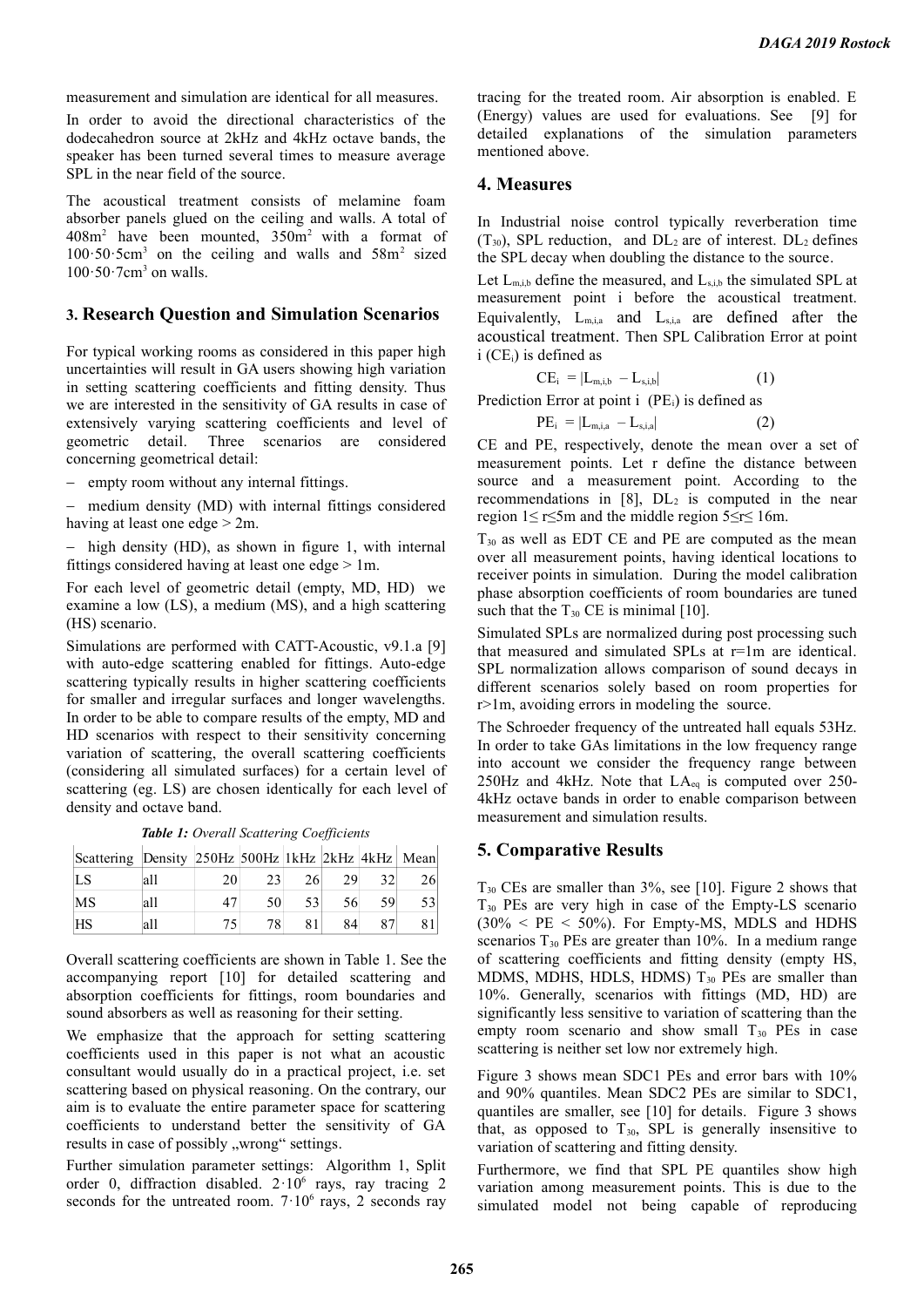

*Figure 3 a-c: SAK 1 SPL Prediction Error [dB] including 10% and 90% quantiles. Empty room, MD, HD scenario*

measured local SPL variation in some cases. See for instance the SDC1 500Hz band, HDMS scenario in Figure 3 with a 90% PE quantile of 4dB. Figure 4 shows the corresponding spatial decay curve, indicating the reason for the high PE quantile: between  $r=11m$  and  $r=14m$  from the source the measured SPL curve shows a spike, not followed by the simulated curve. Note that the measured decay curve before carrying out the acoustical treatment shows the same spike, though less pronounced as compared to the curve after the treatment. In case of a smooth SPL decay, simulated SDC curves approximate measured SDC curves adequately. See for example Figure 4,  $1 \le r \le 11$ m. SPL measurements repeated in February 2019 [10] confirm the measured SDC1 results achieved in 2018.



*Figure 4: SDC1 500Hz, HDMS*

Mean octave-band SPL PEs are smaller than 2dB, with 90% quantiles smaller than 5dB for SDC1 and 3dB for SDC2

(see [10] for SDC2 figures). Comparing per measurement point octave-band PEs to LAeq or mean SDC PEs, we observe that, obviously, averaging tends to minimize PEs.

Table 2 shows middle region SDC  $1$  DL<sub>2</sub> PEs, with values > 2 in bold font. Similar to SPL results, no indication for dependency of DL2 PEs on variation of scattering or fitting density can be observed. Local spikes or dips in measured SDCs, however, cause higher DL2 PEs in the middle region: see for instance, SDC1, HDMS 500Hz in Table 2 and figure 4 revisited. Note that  $DI<sub>2</sub>$  PEs in the range of 2db are significant given the fact that  $DL<sub>2</sub>$  ranges between 2 and 5  $dB$  in usual rooms.  $DL<sub>2</sub>$  PEs are smaller than 1 dB in the near region, SDC2 results are comparable to SDC1, see [10] for details.

*Table 2: SDC1, DL2 PE, middle region [dB]*

| SDC1 PE middle               | 250 | 500 | 1000 | 2000 | 4000 | LAeq     |
|------------------------------|-----|-----|------|------|------|----------|
| empty LS                     | 0,2 | 0,8 | 0,7  | 0.6  | 2,1  | 1,3      |
| empty $\overline{\text{MS}}$ | 0,1 | 1,7 | 0,3  | 0,7  | 1,4  | 0,8      |
| empty $\overline{HS}$        | 0,5 | 1,4 | 0,8  | 0,3  | 0,7  | 0,1      |
| <b>MDLS</b>                  | 0.6 | 1.0 | 0,8  | 0,5  | 1,1  | 0,6      |
| <b>MDMS</b>                  | 0.9 | 1,6 | 0,1  | 0,1  | 1,2  | 0,5      |
| <b>MDHS</b>                  | 1,3 | 1,8 | 0,4  | 0,4  | 1,1  | 0,3      |
| <b>HDLS</b>                  | 1,0 | 2,4 | 0,3  | 0,1  | 0,8  | 0,1      |
| <b>HDMS</b>                  | 1,2 | 2,4 | 0,1  | 0.6  | 0,9  | 0,1      |
| <b>HDHS</b>                  | 1,4 | 2,8 | 1,1  | 0.9  | 0,1  | $_{0,7}$ |

Using identical measurement points, additional impulse response measurements were performed in february 2019 with Dirac [11], a class 1 USB microphone and the Norsonic speaker and amplifier mentioned in section 2.